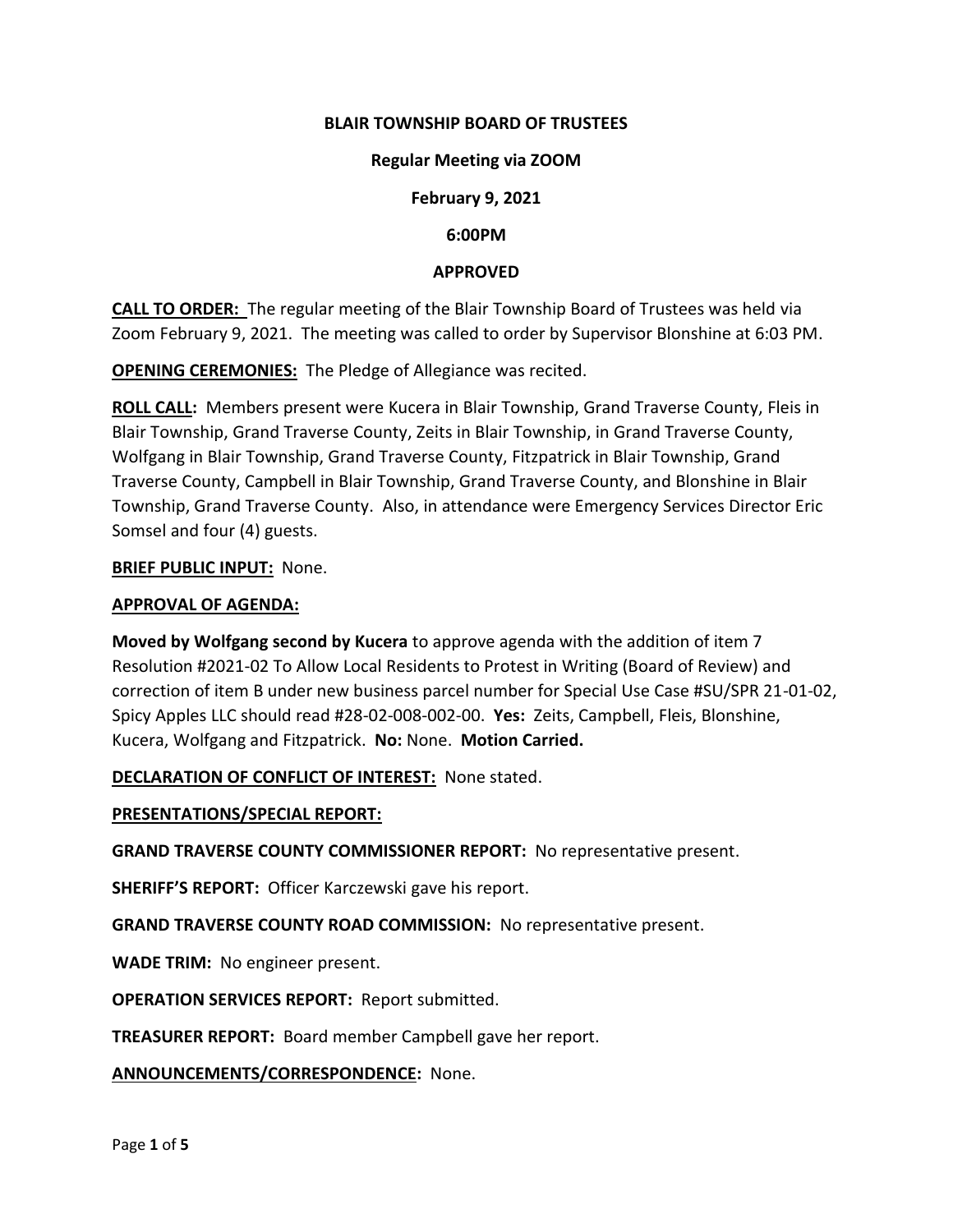### **CONSENT CALENDAR:**

| <b>FUND</b>           | <b>CHECK NUMBERS</b> | TOTALS |            | <b>REPORTS</b>                 |
|-----------------------|----------------------|--------|------------|--------------------------------|
| Pooled Operating      | #4603-4687           |        | 72,159.34  | <b>EMS Report</b>              |
| Trust & Agency Fund # |                      |        |            | Water Dept. Report             |
| Tax Account           | #6690-6708           |        | 362,983.56 | <b>Minutes Regular Meeting</b> |
| Payroll Check         | #1731-1739           |        | 20,983.04  | January 12, 2021               |
| Direct Deposit/EFT    |                      |        | 68,840.80  |                                |

**Moved by Fitzpatrick second by Zeits** to approve the consent calendar as presented. **Yes:**  Wolfgang, Fleis, Campbell, Kucera, Blonshine, Fitzpatrick and Zeits. **No:** None. **Motion Carried.**

#### **UNFINISHED BUSINESS: There was none.**

#### **NEW BUSINESS:**

#### **PUBLIC HEARING/S**

**A. Special Use Case # SU/SPR 21-01-01, Century Storage Condos LLC to establish an 8 building storage facility on vacant property located on West Commerce Drive, parcel #28-02-225-052-00.**

#### **Public Hearing opened at 6:13PM**

Don Schmuckal: "This is Don Schmuckal, and I am interested in the Biggby Coffee that is proposed at Chums Corner. That's why I am here at the meeting.

Nicole Blonshine: "Ok, Don that will be our next public hearing so hang tight, that will be hearing number two."

No other public comment.

#### **Public Hearing closed at 6:15PM**

**Board Discussion:** Blonshine: "I have a comment regarding this special use case for Century Storage Condos. I didn't see anywhere that the Planning Commission had put a condition on approval for this – specifically in regard to outside storage. I know Stafford's Storage Barns, H&M Development with their special use case storage barns that condition was put on them, so I'm ok with approving this special use but I would like to place the condition that there will be no outside storage allowed". Several other Board members voiced their agreement. There is also discussion regarding the amount of storage facilities in the township, possibility limiting the amount in the future, as well as reviewing the Townships Masterplan and consulting with Township attorney for legal opinion.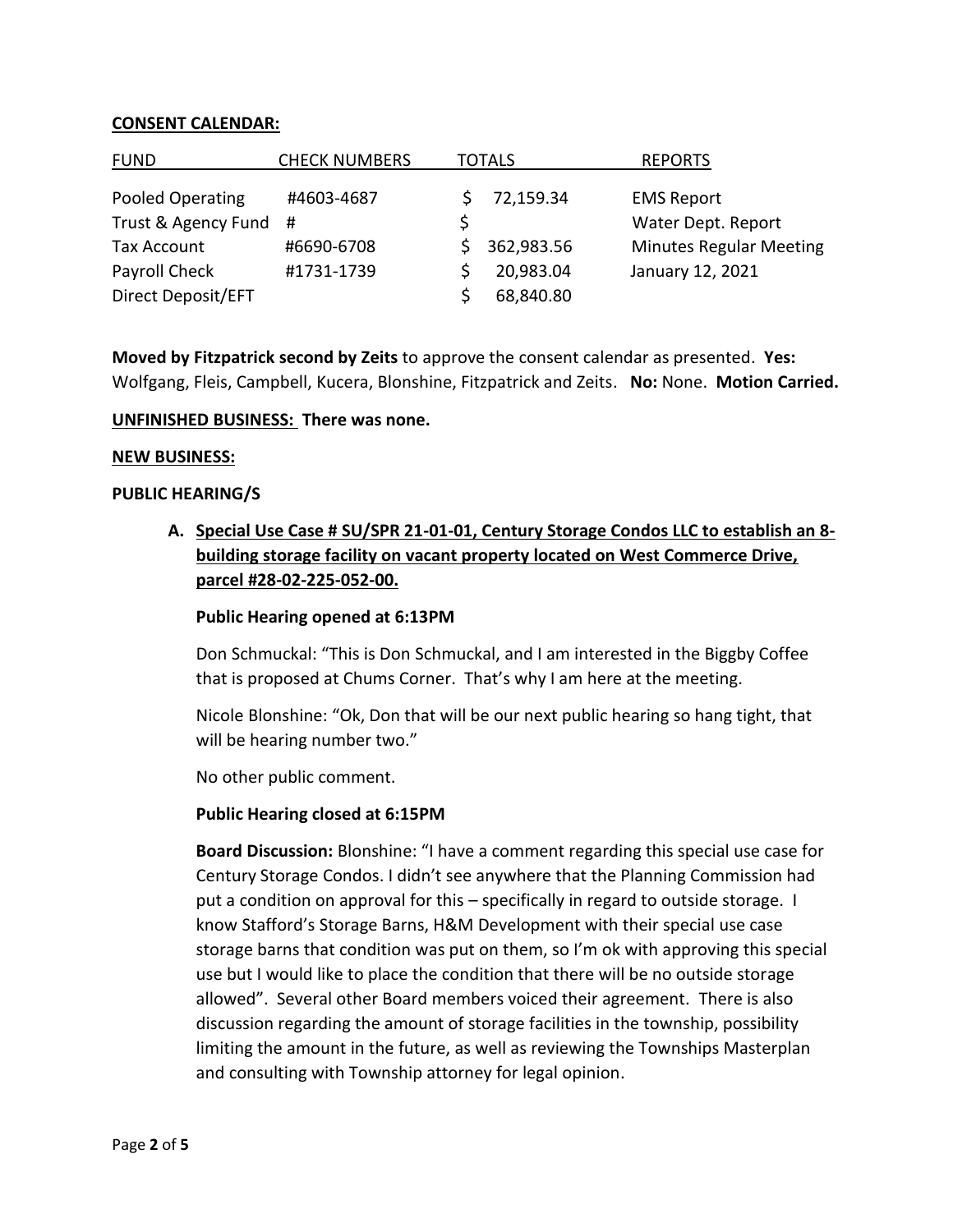**Moved by Blonshine second by Zeits** to approve SU/SPR 21-01-01 Century Storage Condos LLC and place the condition of approval that no outside storage be allowed, as it meets the standards for approval Section 22.04 items A-G and has the recommendation from Township Planning Commission. **Yes:** Campbell, Fleis, Zeits, Wolfgang, Blonshine. Fitzpatrick and Kucera. **No:** None. **Motion Carried.**

# **B. Special Use Case # SU/SPR 21-01-02, Spicy Apples LLC to establish a Biggby Coffee Drive-thru only facility on vacant property located at 4041 US 31 South- parcel #28- 02-008-002-00.**

### **Public Hearing opened at 6:21PM**

Don Schmuckal: "This is Don Schmuckal, I grew up where Biggy Coffee is planning on going in and my main concern is the traffic safety going in and out at that location, which is so close to the corner. Hopefully, they have done their due diligence and are able to get people in and out especially in the morning when traffic is sometimes backed up to the top of the hill. So, that is my concern".

Dennis Fitzpatrick: "That was the concern for everybody on the Planning Commission and they were trying to get an alternate route where they could use the drive coming in from Chase Bank on the corner and then they could whip around and come back out, but Chase didn't want them using their drive at all, so MDOT said the only thing they can have is an ingress and egress coming out onto 31. And I agree, it's going to be tough especially if you're going west to cross 3 or 4 lanes, but that was the only alternative they had.

John MacIntosh: "This is John MacIntosh, MaryAnne MacIntosh's husband and Spicy Apple's owner, and I'd like to address that question. We have sort of looked at the traffic flow and we actually went out there a couple mornings and found that the right turn lane heading south is available consistently. Our customers would be able to turn out into that lane and could potentially maneuver through Menards is what we felt and what we found to be the case and once you get through Menards you can go in any direction you want to go".

Tracie Campbell:" When did you do the study?"

John MacIntosh:" This was a couple weeks ago."

Tracie Campbell:" So you're looking at winter traffic opposed to summer traffic?"

John MacIntosh: "That is true".

MaryAnne MacIntosh: "Hi, this is MaryAnne we've also talked with Menards to get a back way out through there and we've actually done the B cubed to be where we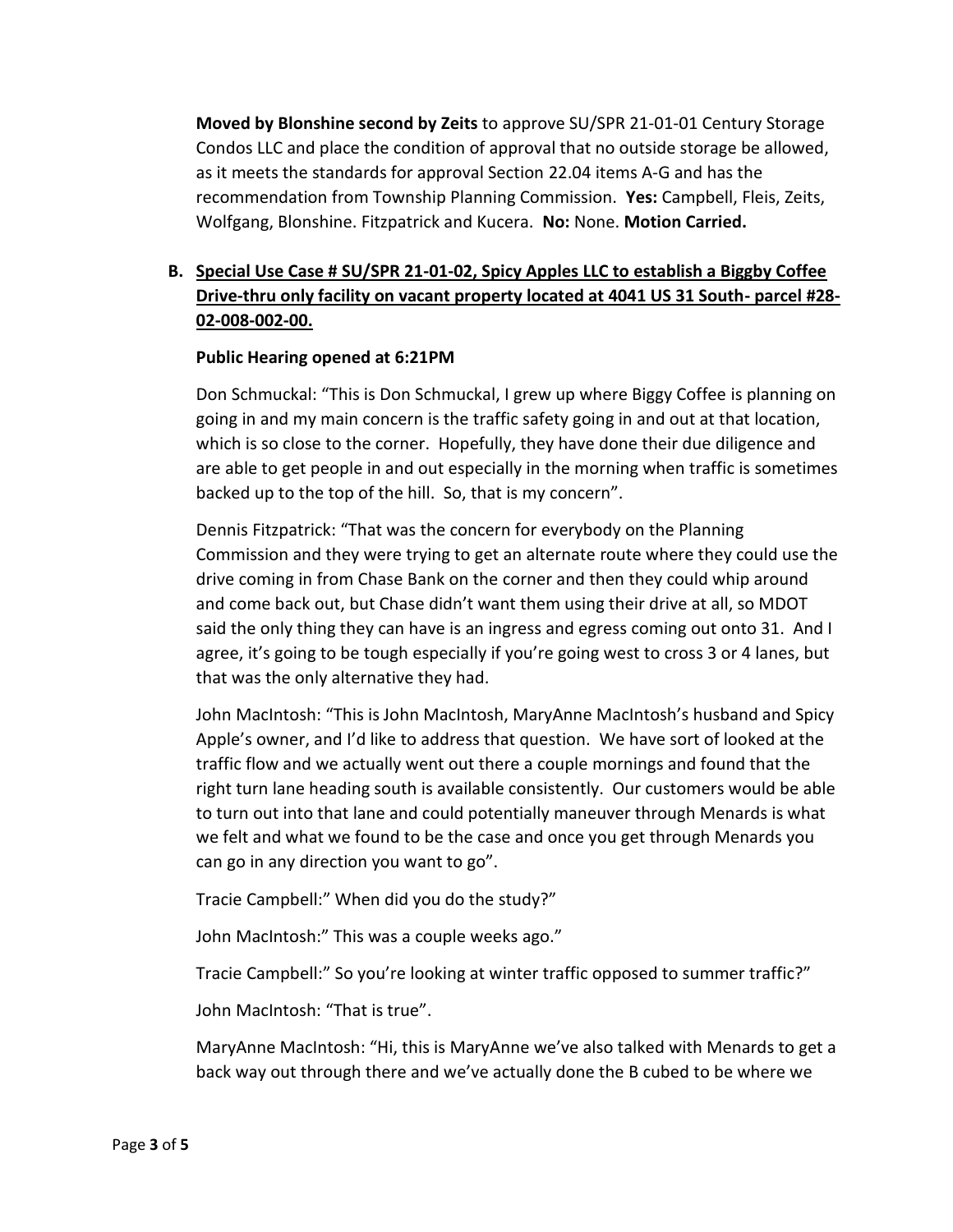can actually go that way, so that's our eventual plan but Menard's hasn't responded to our stuff as well."

Tonia Olson: "Tonia Olson with B cubed manufacturing, I'm assisting John and MaryAnne with their project here. Definitely we appreciate the concern that Mr. Schmuckal has brought up and that the Planning Commission has brought up, but we did work with the MDOT to make sure the entrance and exit was designed in a manner which they would accept and approve with consideration of traffic. So, Thank You all for your consideration of this proposal and we do appreciate approval, Thank You."

Don Schmuckal : "This is Don once again and I would be interested in, if it's possible to know what, how many customers they expect to have in the morning and then maybe how many in the afternoon because of traffic flows".

Nicole Blonshine: "Don, I'm not sure if they really can answer that. I think the fact that they've worked with MDOT for the ingress and egress, MDOT has approved it. I know that they've also been in contact like MaryAnne said with Menards for easement access. I think they've also contacted the Schmuckal Foundation for easement access. I know that they've worked really hard and done their due diligence and MDOT has approved it".

Nicole Blonshine: "Any other public comment?"

# **Public Hearing closed at 6:27PM**

**Moved by Blonshine second by Kucera** to approve SU/SPR 21-01-02, Spicy Apples LLC for establishing the Biggby Coffee drive through only facility on vacant property located at 4041 US 31 South as recommended by the Planning Commission as it meets the standard 22.04 A-G. **Yes:** Blonshine, Fitzpatrick, Fleis, Zeits, Kucera, Wolfgang and Campbell. **No:** None. **Motion Carried.**

# **2. Resolution 2021-01 To Amend 2021 Poverty Exemption Policy Guidelines**

**Moved by Blonshine second by Fleis** to approve the township board resolution 2021-01 to adopt the amended 2021 poverty exemption policy and guidelines as presented. **Yes:** Fleis, Zeits, Kucera, Wolfgang, Fitzpatrick, Campbell and Blonshine. **No:** None. **Motion Carried.**